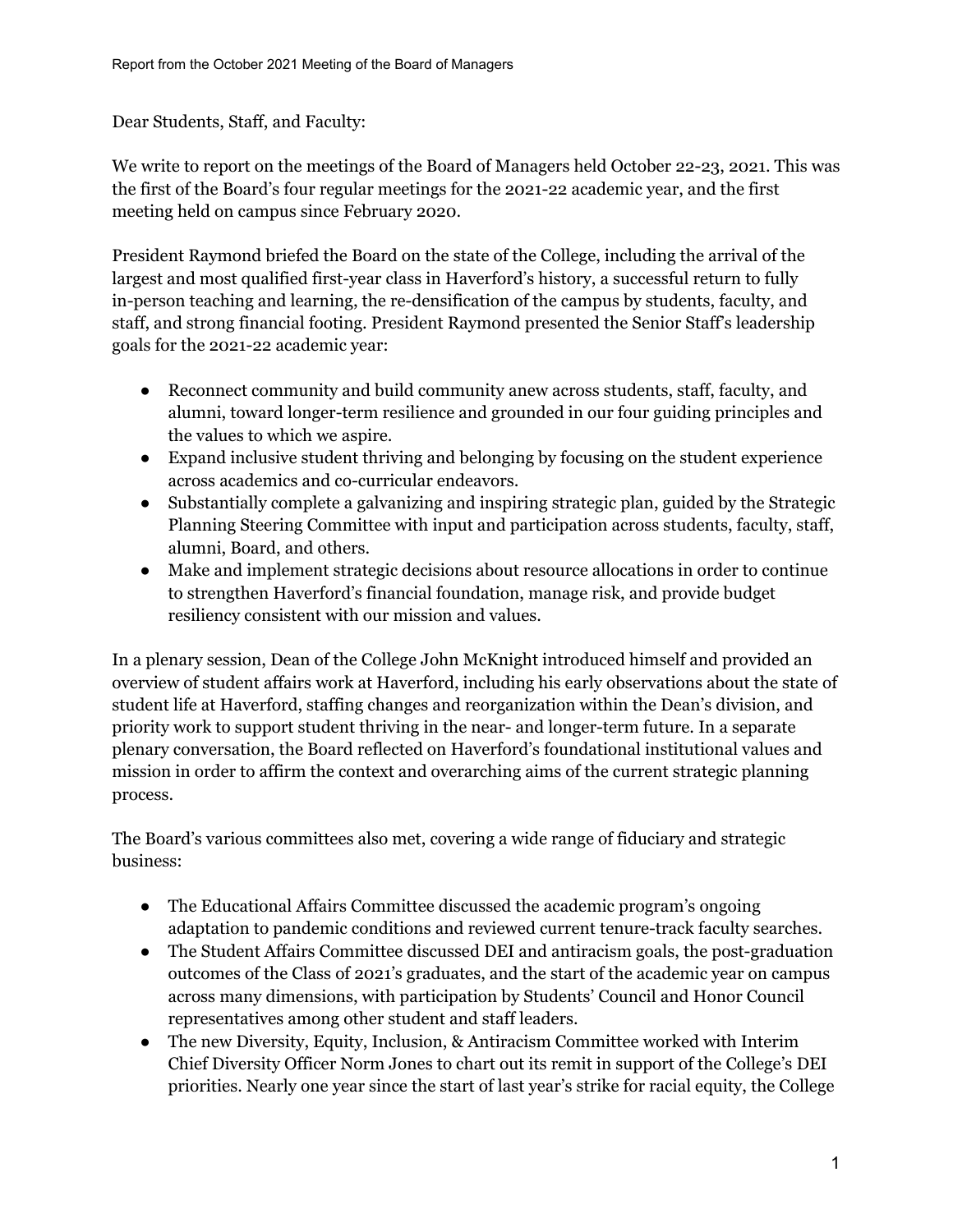continues to devote significant attention to supporting equitable and inclusive student thriving, with some milestones reached and much work still in progress.

- The Finance Committee reviewed the College's solid financial performance during the pandemic-affected 2020-21 academic year, in which the College achieved fiscal equilibrium by GAAP (generally accepted accounting principles) standards. The College reached this equilibrium point after many years of operating deficits thanks to a methodical, intentional, years-long process, and now projects the possibility of more financial flexibility looking forward. The Committee began discussion of priority institutional needs and opportunities, a conversation it will continue in concert with the development of the strategic plan.
- The External Affairs Committee reviewed admission results from last year and strategy for this year in light of continuing pandemic conditions; strong fundraising results from FY21, as well as FY22 fundraising and emerging plans under the leadership of new Vice President for Institutional Advancement Ara Serjoie; and various communication developments including the new web interface for tracking DEI and antiracism work.
- The Audit & Risk Management Committee received a clean report from the College's auditors and advanced for Board approval the College's audited financial statements from Fiscal Year 2020-21.
- The Property Committee reviewed ongoing campus maintenance projects as well as future capital needs, as the community begins to envision what facilities needs might emerge from the priorities in the forthcoming strategic plan. The Committee also reviewed the final report on the Music Project, including the Jaharis Recital Hall, which was completed on-time, on-scope and on-budget. The successful completion of this project marked the fourth of four major investments—following Sharpless, VCAM, and the Lutnick Library—in Haverford's academic physical plant originating from the *Plan for Haverford 2020*.
- The Investment Committee reviewed the endowment's strong performance, up approximately 32.1% for fiscal 2021, generating \$158 million in investment gains. The Committee also reviewed existing policy around Environmental, Social, and Governance (ESG) factors that influence its investment choices. Although Haverford has not made significant public statements to date about fossil fuel divestment, the implementation of the Investment Policy has for some time positioned the College similarly to peer institutions that have made announcements about limiting their own fossil fuel investments.
- The Nominations & Governance Committee advanced its regular, cyclical business of identifying candidates for Board service and leadership positions.

In a celebratory vein, the Board visited the stunning new Jaharis Recital Hall, home of the Bi-Co Music Department. The Board also welcomed back former member and chair of the Board of Managers Cathy Koshland '72 and unveiled her portrait, which now hangs in the Koshland Integrated Natural Sciences Center, in recognition of Cathy's abiding service, leadership, and generosity. It was also an occasion to mark Cathy's recent gift—with her husband Jim '73—in support of a collaborative space for Biology in the KINSC, named after Professor Emeritus Judy Owen, a longstanding member of the Biology department in honor of her decades of teaching, scholarship, and leadership at Haverford.